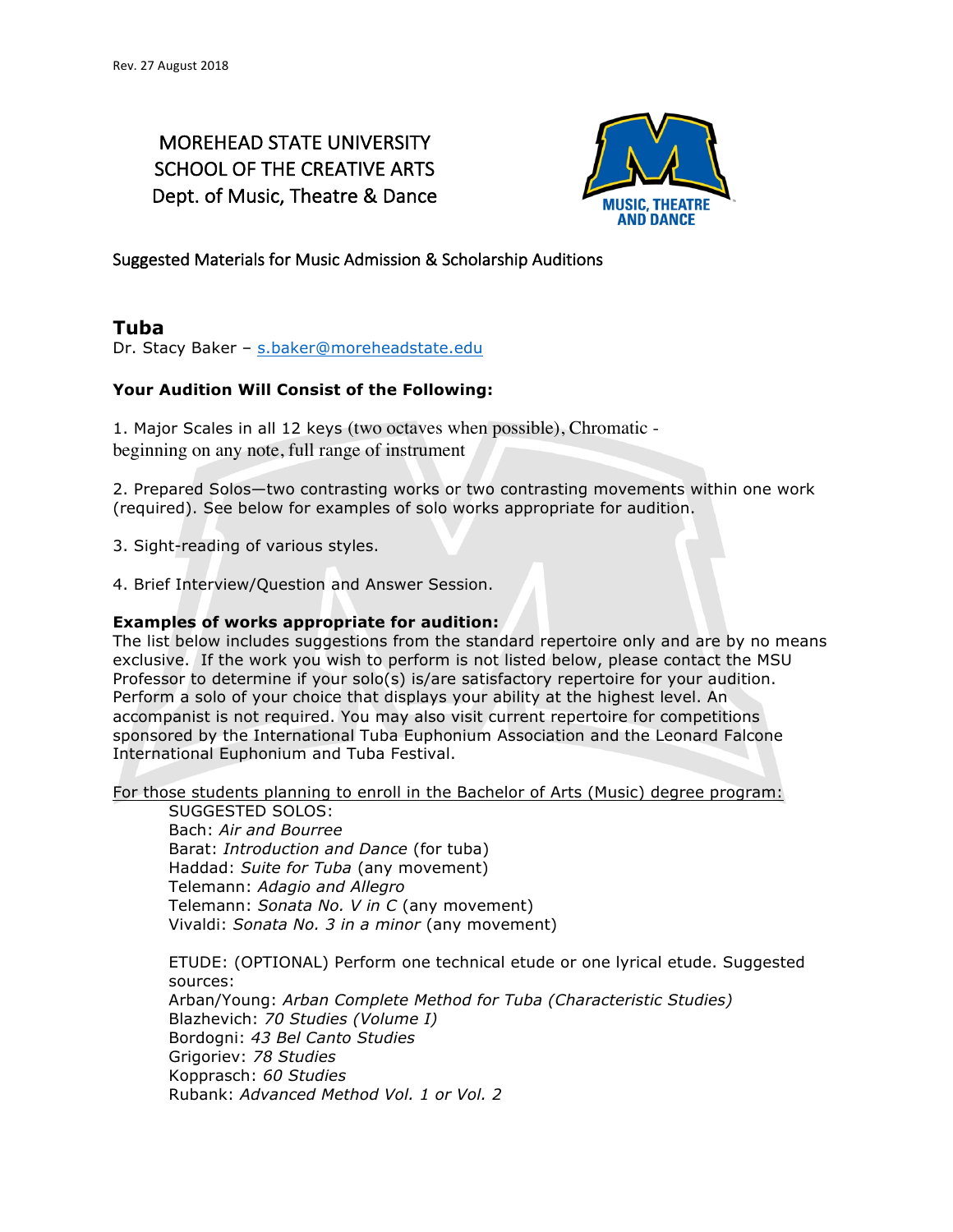Tyrell: *40 Advanced Studies* Vasiliev: *24 Melodius Etudes*

For those students planning to enroll in the Bachelor of Music Education degree program:

SUGGESTED SOLOS: Bach: *Air and Bourree* Barat: *Introduction and Dance for Tuba* Beversdorf: *Sonata* (any movement) Capuzzi: *Andante and Rondo* Catozzi: *Beelzebub* Gabrieli: *Ricercar* Gregson: *Tuba Concerto* (any movement) Haddad: *Suite for Tuba* (any movement) Hartley: *Suite* Hindemith: *Sonata for Tuba* (1st movement) Jacob: *Tuba Suite* Lebedev: *Concerto in One Movement* Marcello: *Sonata No. I in F* McFarland: *Sketches* Strauss: *Nocturno, Op. 7* Telemann: *Adagio and Allegro*

ETUDE: Perform one technical etude or one lyrical etude. Suggested sources: Arban/Young: *Arban Complete Method for Tuba (Characteristic Studies)* Blazhevich: *70 Studies (Volume I)* Bordogni: *43 Bel Canto Studies* Grigoriev: *78 Studies* Kopprasch: *60 Studies* Knaub: *Progressive Technique for Tuba* (with Blazhevich *70 Etudes*) Tyrell: *40 Advanced Studies* Rochut: *Melodious Etudes for Trombone, vol. I* (read down one octave) Vasiliev: *24 Melodius Etudes*

For those students planning to enroll in the Bachelor of Music (Performance) degree program:

#### SUGGESTED SOLOS:

Arnold: *Fantasy for Unaccompanied Tuba* Broughton: *Tuba Concerto* (any movement) Corwell: *Aboriginal Voices* (with CD) Gregson: *Tuba Concerto* (any movement) Hindemith: *Sonata for Tuba* (any movement) Lebedev: *Concerto in One Movement* Persichetti: *Serenade No. 12* Vaughn-Williams: *Concerto for Bass Tuba* (1st movement) Wilder: *Suite No. 1 "Effie"* (movements 4-6)

ETUDE: Perform one technical etude and one lyrical etude. Suggested sources: Arban/Young: *Arban Complete Method for Tuba (Characteristic Studies)* Blazhevich: *70 Studies (Volume 1 or Volume 2)* Bordogni: *43 Bel Canto Studies* Grigoriev: *78 Studies* Kopprasch: *60 Studies* Rochut: *Melodious Etudes for Trombone, vol. I* (read down one octave)